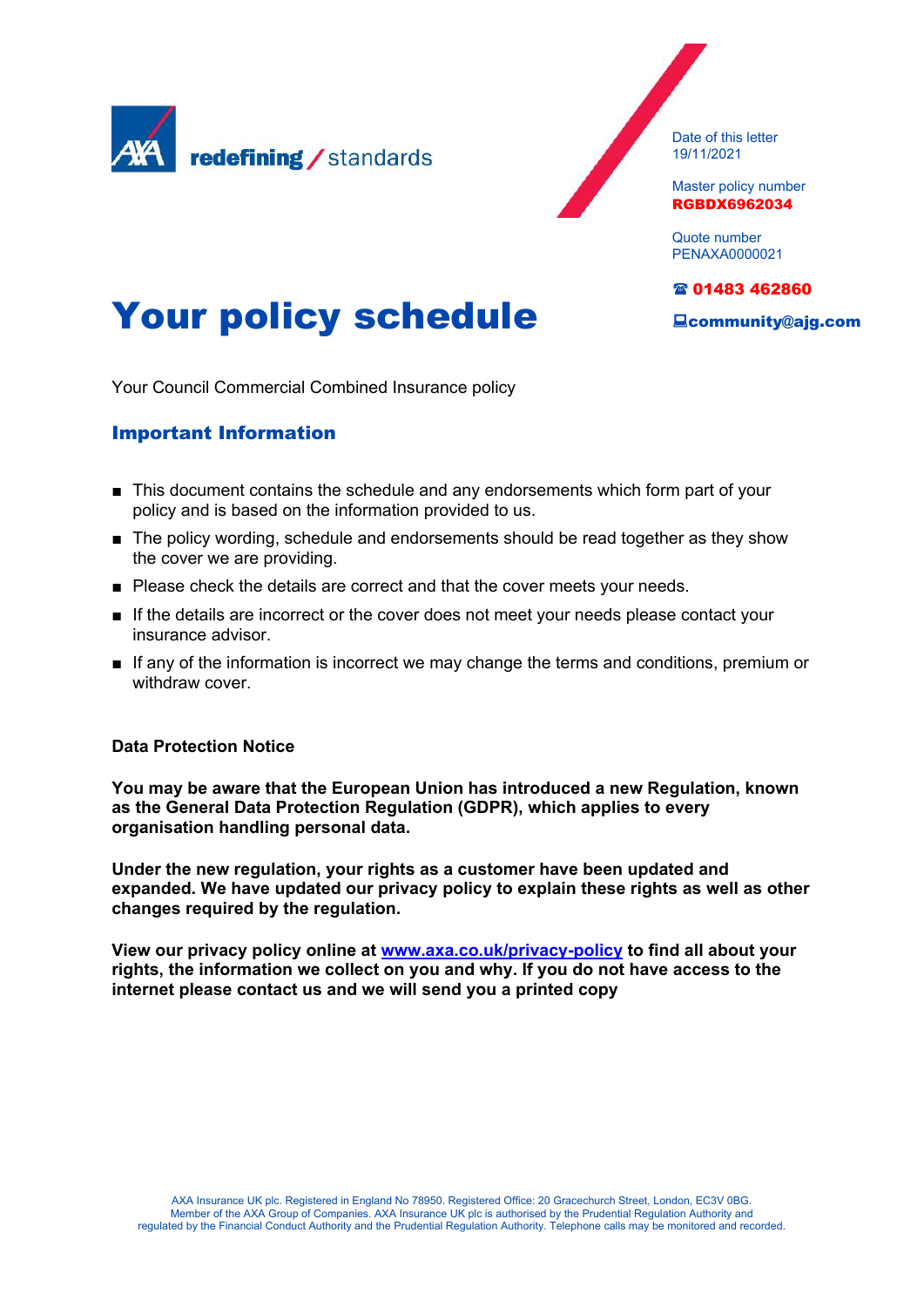# Policyholder details

Nunburnholme with Kilnwick Percy Parish Council

Curlew House East Yorkshire Yorkshire YO25 9RS United Kingdom

# Business description Population

0 - 1000

# Your period of insurance

Date this cover starts: 01/01/2022 Date this cover expires: 31/12/2022 Renewal date: 01/01/2023

# Your Premium

Premium: £290.79 Insurance Premium Tax (IPT) at the current rate: £34.89

Total amount payable: £325.68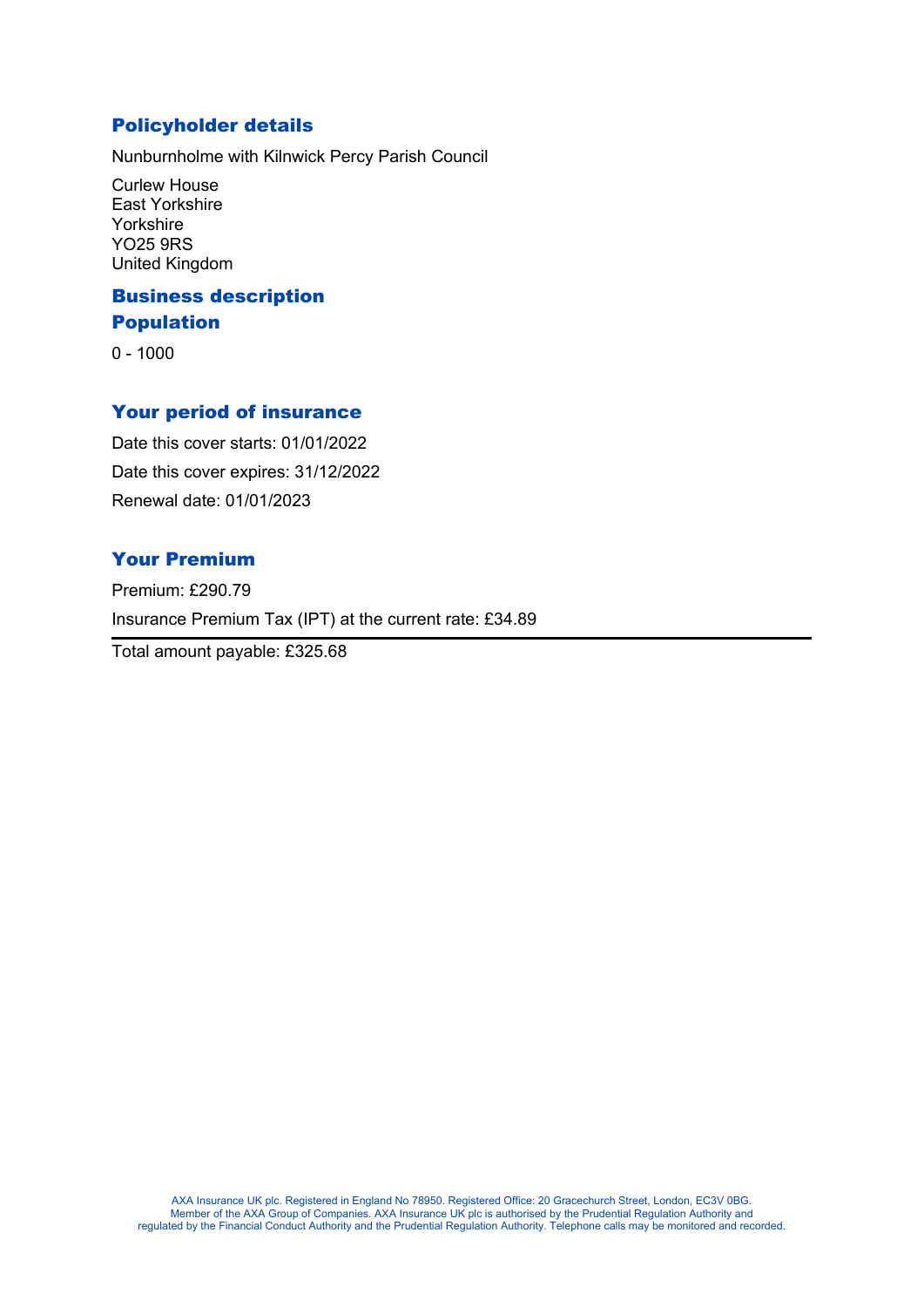### **Endorsements that apply to this section**

### **Long term agreement**

- a. Long term agreement shall mean an agreement between you and us for a period of three years. For the duration of the agreement we agree to leave unchanged your annual premium rates and policy details. In return, you agree to renew with us each year for the duration of the agreement.
- b. Annual renewal date shall mean the following date: 01/01/2023

### c. Claims payments and costs shall mean the total of all: i. claims and losses paid; and

- ii. legal costs and expenses incurred; and
- iii. new reserves and increases in reserves, during the preceding 12 months.
- d. Income shall mean the total of the gross premiums and any additional premiums, net of any returned premiums earned during the period of the agreement. We and you agree that this policy is subject to a long term agreement beginning on the renewal of the policy and ending 3 years later, provided that:

 1. at each annual renewal date the total of all claims payments and costs does not exceed 40% of the income;

 2. there are no changes to the material facts concerning your policy; and there are no changes to Insurance Premium Tax during the period of the long term agreement

e. This long term agreement will expire on: 31/12/2023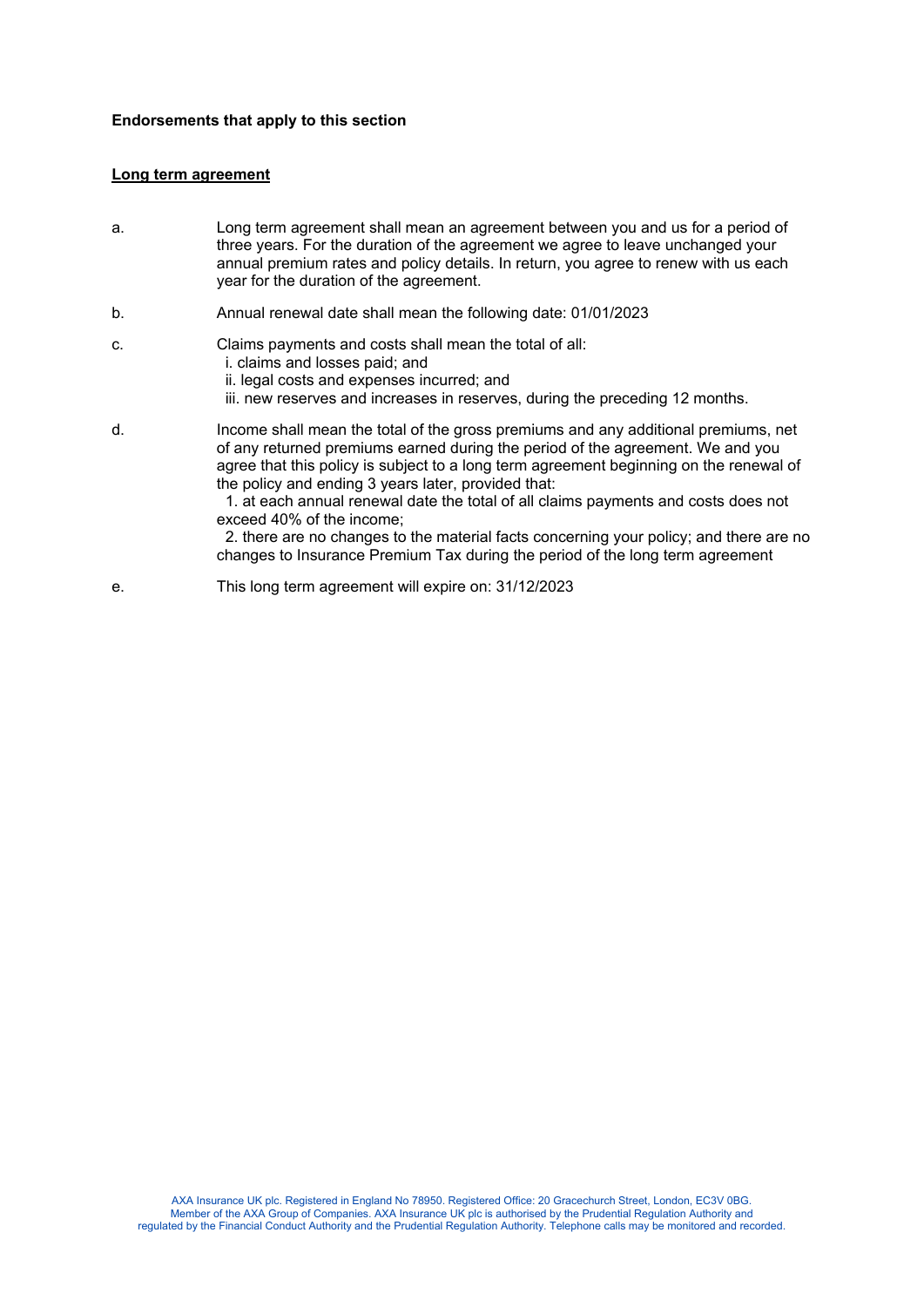# Your cover summary

| <b>Section</b>                                                                                                                                                                                                                                                                                                 |                                                    |
|----------------------------------------------------------------------------------------------------------------------------------------------------------------------------------------------------------------------------------------------------------------------------------------------------------------|----------------------------------------------------|
| <b>Property Damage</b><br>__________________                                                                                                                                                                                                                                                                   | Insured<br>------------------------                |
|                                                                                                                                                                                                                                                                                                                | <b>Insured</b><br>------------------------         |
| Money and Personal Accident Assault ____________                                                                                                                                                                                                                                                               | <b>Insured</b><br>-----------------------          |
| Group Personal Accident $\frac{1}{2}$ $\frac{1}{2}$ $\frac{1}{2}$ $\frac{1}{2}$ $\frac{1}{2}$ $\frac{1}{2}$ $\frac{1}{2}$ $\frac{1}{2}$ $\frac{1}{2}$ $\frac{1}{2}$ $\frac{1}{2}$ $\frac{1}{2}$ $\frac{1}{2}$ $\frac{1}{2}$ $\frac{1}{2}$ $\frac{1}{2}$ $\frac{1}{2}$ $\frac{1}{2}$ $\frac{1}{2}$ $\frac{1}{2$ | <b>Insured</b>                                     |
|                                                                                                                                                                                                                                                                                                                | <b>Insured</b>                                     |
| Public and Products Liability _ _ _ _ _ _ _ _ _ _ _ _ _ _ _                                                                                                                                                                                                                                                    | <b>Insured</b><br>_________ <b>_______________</b> |
|                                                                                                                                                                                                                                                                                                                | <b>Insured</b>                                     |
| Officers Liability (Officials Indemnity) <b>Container and Containers</b>                                                                                                                                                                                                                                       | Insured                                            |
| <b>Employment Practices Liability</b>                                                                                                                                                                                                                                                                          | <b>Insured</b><br>________________________         |
| Council Legal Liability and Legal Expenses (including<br>Employee Dishonesty)                                                                                                                                                                                                                                  | <b>Insured</b>                                     |
|                                                                                                                                                                                                                                                                                                                | Not insured                                        |
| Equipment Breakdown                                                                                                                                                                                                                                                                                            | <b>Not insured</b>                                 |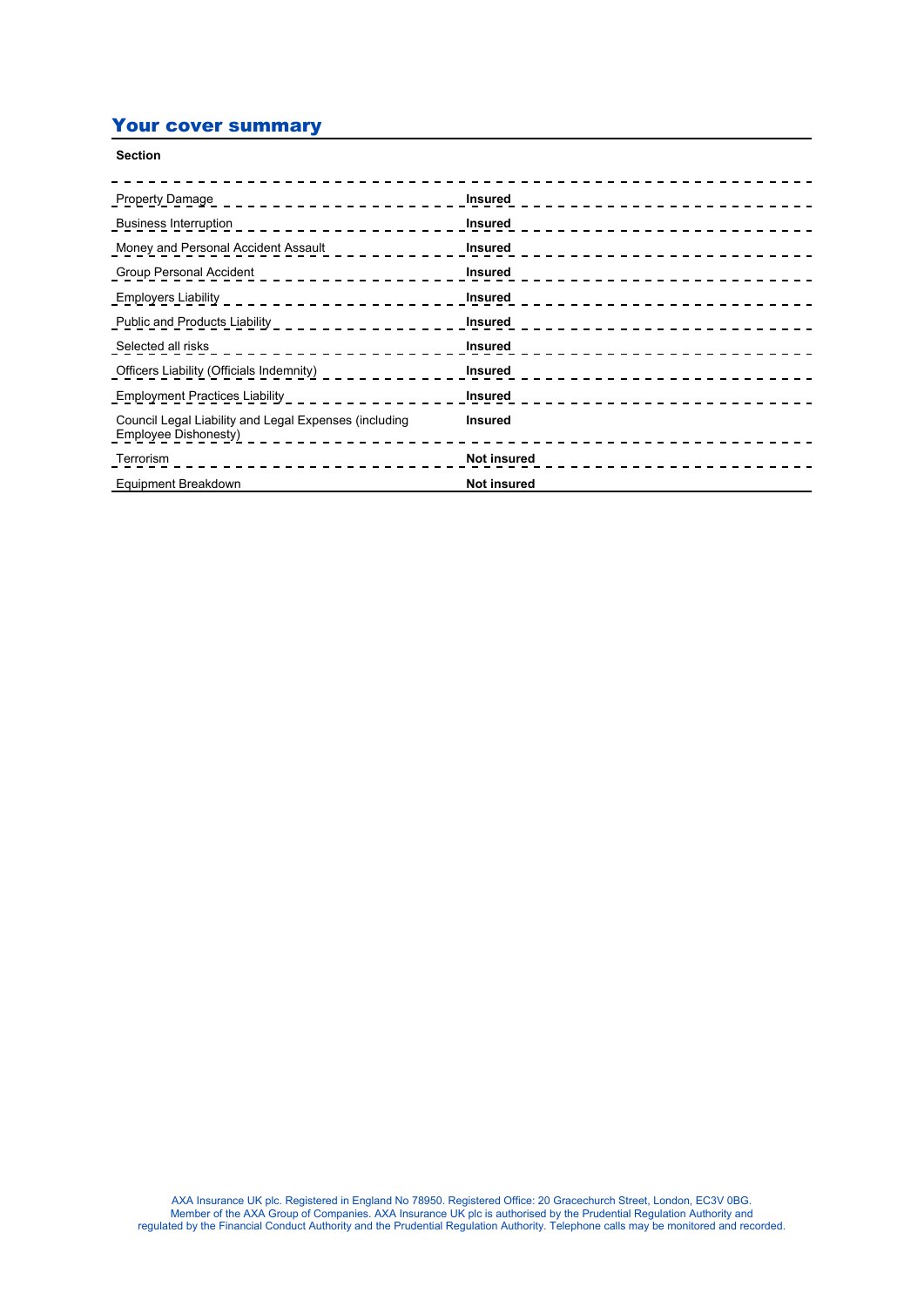# Quote covers

| <b>Property damage section</b>                              | <b>Included</b>                                                                                                                          |
|-------------------------------------------------------------|------------------------------------------------------------------------------------------------------------------------------------------|
| <b>Property insured</b>                                     | <b>Sum insured</b>                                                                                                                       |
| All risks including theft                                   |                                                                                                                                          |
| Buildings including subsidence (unless otherwise specified) | £0                                                                                                                                       |
| <b>General Contents</b>                                     | £0                                                                                                                                       |
| Gates & Fences                                              | £0                                                                                                                                       |
| Mowers & Machinery                                          | £0                                                                                                                                       |
| <b>Natural Surfaces</b>                                     | £0                                                                                                                                       |
| <b>Other Surfaces</b>                                       | £0                                                                                                                                       |
| <b>Office Contents</b>                                      | £0                                                                                                                                       |
| Outside Equipment                                           | £0                                                                                                                                       |
| Playground Equipment                                        | £0                                                                                                                                       |
| <b>Sports Equipment</b>                                     | £0                                                                                                                                       |
| <b>Street Furniture</b>                                     | £14,795                                                                                                                                  |
| <b>War Memorials</b>                                        | £0                                                                                                                                       |
| <b>Additional covers</b>                                    |                                                                                                                                          |
| Cover                                                       | Limits                                                                                                                                   |
| Bequeathed property                                         | Buildings: 100,000 or 10% of the<br>buildings sum insured, whichever is the<br>lower. Contents: £10,000 any one item<br>£25,000 in total |
| Capital additions                                           | 10% of building sum insured or<br>£500,000 whichever is the lower                                                                        |
| Contents kept at home                                       | £25,000 or 10% of contents whichever<br>is the lower                                                                                     |
| Contract works                                              | 10% of the buildings sum insured or<br>£100,000 whichever is the lower                                                                   |
| Discharge of oil                                            | £10,000 aggregate                                                                                                                        |
| Drains clearance                                            | £5,000                                                                                                                                   |
| Environmental protection                                    | 10% of sum insured                                                                                                                       |
| Exhibitions                                                 | £25,000 or 10% of contents whichever<br>is the lower                                                                                     |
| Fire extinguishing expenses                                 | £10,000                                                                                                                                  |
| Freezer contents                                            | £5,000                                                                                                                                   |
| Fund raising cover                                          | £5,000                                                                                                                                   |
| Fund raising and catering cover                             | £5,000                                                                                                                                   |
| Further investigation expenses                              | 10% of the sum insured or £100,000<br>whichever is the lower                                                                             |
| Glass breakage                                              | £10,000                                                                                                                                  |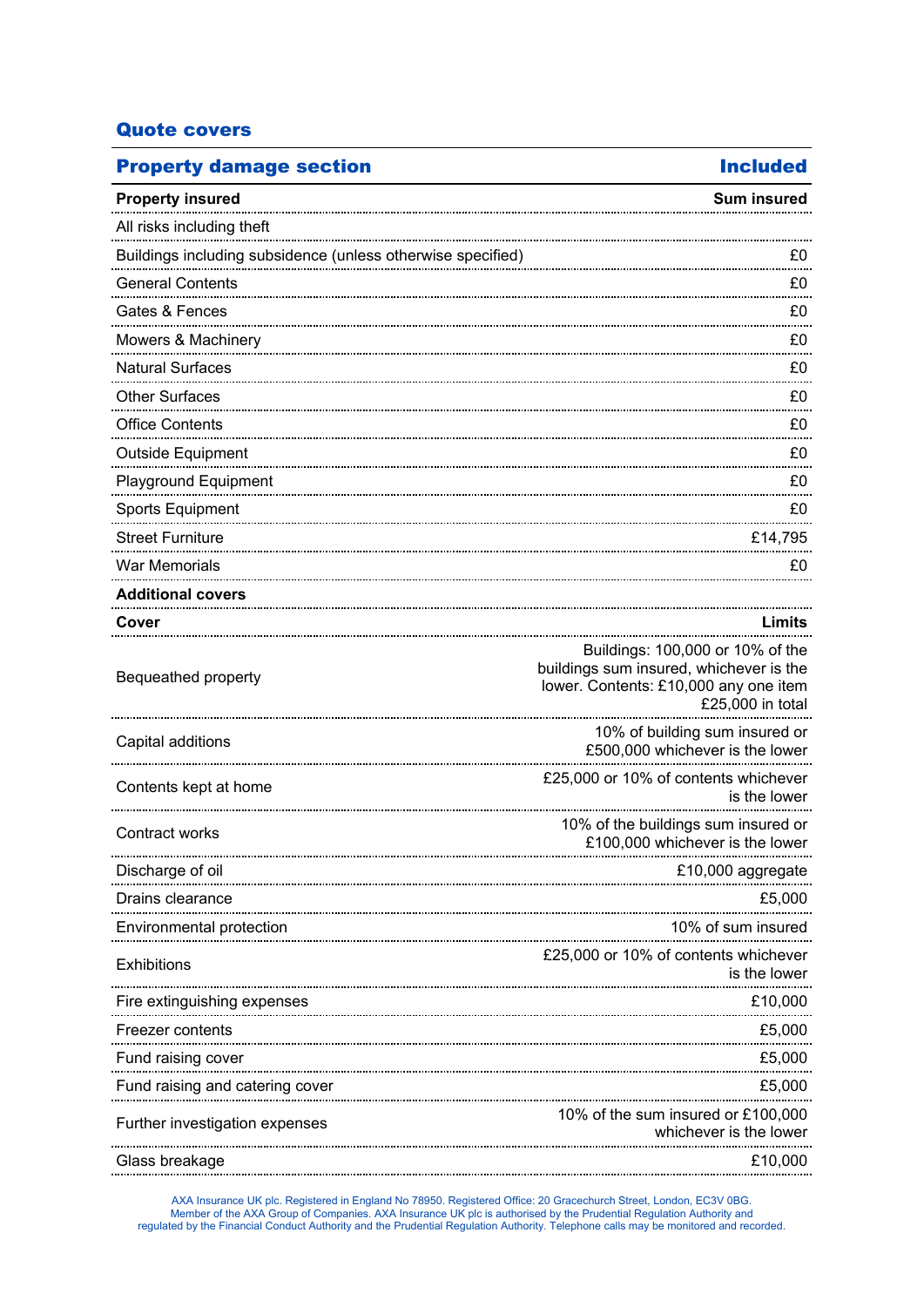| Inadvertent omission                                                                                                                                                | £500,000                                         |
|---------------------------------------------------------------------------------------------------------------------------------------------------------------------|--------------------------------------------------|
| Landscaped gardens                                                                                                                                                  | £15,000                                          |
| Locks and keys                                                                                                                                                      | £10,000                                          |
| Loss reduction expenses                                                                                                                                             | £2,500 aggregate                                 |
| Metered water or gas                                                                                                                                                | £25,000 aggregate                                |
| Motor vehicles (stationary risk)                                                                                                                                    | Not included                                     |
| Patterns                                                                                                                                                            | £2,500 any one claim                             |
| Public relations expenses                                                                                                                                           | Not included                                     |
| Raffle prizes and donations                                                                                                                                         | £1,500 total, £500 any one item                  |
| Sprinkler upgrade costs                                                                                                                                             | 10% of the building sum insured any<br>one claim |
| Theft of building fabric                                                                                                                                            | £2,500 any one claim                             |
| Trace and access                                                                                                                                                    | £25,000 any one claim                            |
| Unauthorised use of electricity, gas, oil and water                                                                                                                 | £5,000 any one claim                             |
| Undamaged stock                                                                                                                                                     | £5,000 any one claim                             |
| Undamaged tenants improvements                                                                                                                                      | £5,000 any one claim                             |
| Underground pipes and services                                                                                                                                      | £5,000 any one claim                             |
| Unspecified storage sites                                                                                                                                           | £5,000 any one claim                             |
| <b>Contents definition automatically includes</b>                                                                                                                   | Limits                                           |
| Personal effects including pedal cycles                                                                                                                             | £10,000                                          |
| Rare books                                                                                                                                                          | £2,500 item limit, £10,000 total                 |
| Outdoor furniture, heaters, ornaments and statues located<br>outside and within the confines of your premises                                                       | £5,000                                           |
|                                                                                                                                                                     | £10,000                                          |
| Defibrillators                                                                                                                                                      | £5,000                                           |
|                                                                                                                                                                     |                                                  |
| <b>Excesses</b>                                                                                                                                                     |                                                  |
| Damage by fire, lightning, explosion, aircraft, riot, civil<br>commotion, strikers, locked out workers, persons taking<br>part in labour disturbances or earthquake | £250                                             |
| Flood damage                                                                                                                                                        | £250                                             |
| Theft or attempted theft                                                                                                                                            | £400                                             |
| Theft of building fabric                                                                                                                                            | £400                                             |
| Impact damage                                                                                                                                                       | £400                                             |
| Subsidence excess                                                                                                                                                   | £1,000                                           |
| Contract works                                                                                                                                                      | £250                                             |
| All other damage                                                                                                                                                    | £400                                             |
| Endorsements that apply to this section                                                                                                                             |                                                  |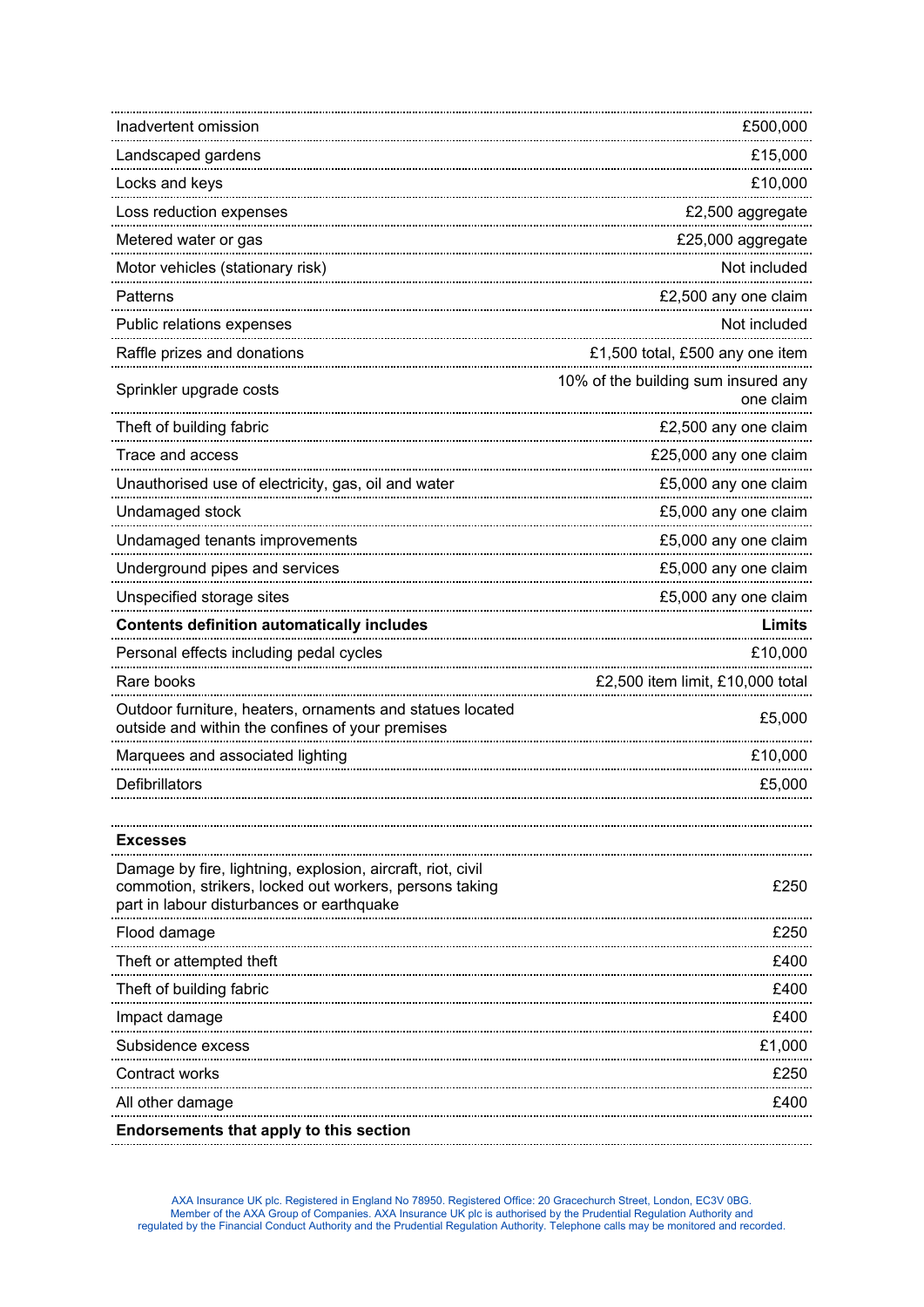### **CC01 Floating amount insured (Contents)**

The cover under this section applies to all locations occupied by **you** in connection with **your business** within the **policy territories**. **Our** liability will not exceed the **sum insured** shown in **your policy schedule** for **damage to your contents** however many locations are affected.

### **CC05 Contents temporarily elsewhere**

**We** will not make any payment when such property is temporarily outside the UK unless it is in **your care**, custody or control at all times or otherwise secured in a locked hotel room or safe, or other similar securely locked room or building.

### **CC07 Floating amount insured (Buildings)**

The cover under this section for Gates and fences, Fixed outside equipment, Street furniture, War Memorials, Playground equipment, Sports surfaces and Other surfaces applies to all locations occupied by **you** in connection with **your business** within the **policy territories**. **Our** liability will not exceed the **sum insured** shown in **your policy schedule** however many locations are affected.

### **Specific section conditions that apply to this section**

3 Subsidence cover

4 Deep fat frying condition

7 Loss of excess/No Claims Discount

# Business interruption section and a section of the Included

| Cover                                     |         |                                                                                                                                        |
|-------------------------------------------|---------|----------------------------------------------------------------------------------------------------------------------------------------|
| Perils as per the Property damage section |         |                                                                                                                                        |
| Loss of revenue                           |         | £10,000 with 12 months indemnity<br>period                                                                                             |
| Increased cost of working                 |         | £10,000 with 12 months indemnity<br>period                                                                                             |
| Loss of rent receivable                   |         | £0 with 12 months indemnity<br>period                                                                                                  |
| <b>Additional covers</b>                  |         |                                                                                                                                        |
| Cover                                     |         | Limits                                                                                                                                 |
| Contract sites                            |         | £10,000 any one contract site                                                                                                          |
| Denial of access                          |         | Indemnity period of 12 weeks or<br>25% of the annual sum insured or<br>£1,000,000 in any one period of<br>insurance whichever is lower |
| Denial of access non damage               |         | not included                                                                                                                           |
| Exhibition                                |         | £10,000 any one claim                                                                                                                  |
| <b>Exhibition expenses</b>                |         | £10,000 any one claim                                                                                                                  |
| Failure of public utilities               |         | Included                                                                                                                               |
| Public electricity supply                 | 8 hours | Indemnity period of 12 weeks or                                                                                                        |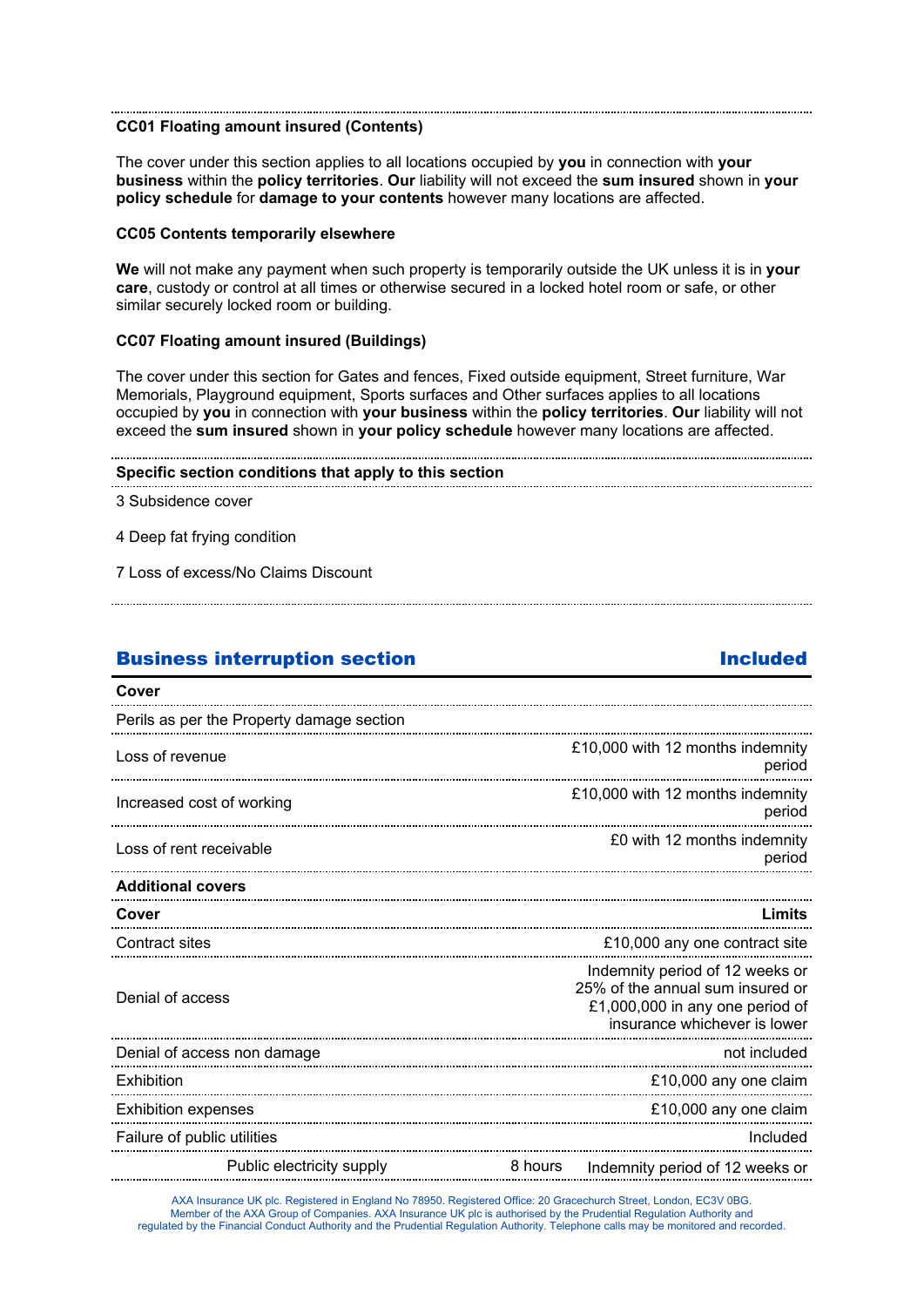| Public gas supply                              | 8 hours | 25% of the annual sum insured or<br>£1,000,000 in total in any one |
|------------------------------------------------|---------|--------------------------------------------------------------------|
| Public water supply                            | 8 hours | period of insurance whichever is                                   |
| Public telecommunications services             | 8 hours | the lower                                                          |
| Failure of utilities 'terminal ends'           |         | not included                                                       |
| Fines, penalties and damages                   |         | £2,500 any one claim                                               |
| Key person cover                               |         | £2,500 any one period of<br>insurance<br>Weekly benefit £250       |
| Loss of attraction                             |         | not included                                                       |
| Loss reduction expenses                        |         | £2,500 any one period of<br>insurance                              |
| Patterns                                       |         | £10,000 any one claim                                              |
| Theft of buildings fabric                      |         | 100% of the sum insured                                            |
| Transit                                        |         | £10,000 any one claim                                              |
| Unspecified customers                          |         | £100,000 any one claim                                             |
| Unspecified suppliers and storage sites        |         | £100,000 any one claim                                             |
| <b>Endorsements that apply to this section</b> |         |                                                                    |

### **CC02 Floating amount insured (Business interruption)**

The cover under this section applies to all locations occupied by **you** in connection with **your business** within the **policy territories**. **Our** liability will not exceed the **sum insured** shown in **your policy schedule** however many locations are affected.

**Specific section conditions that apply to this section**

1 Deposit premium condition

2 Declaration linked cover

3 Subsidence

| <b>Money and personal accident assault section</b>                              | <b>Included</b> |
|---------------------------------------------------------------------------------|-----------------|
| <b>Cover details</b>                                                            | Limits          |
| Negotiable money in transit                                                     | £2.500          |
| Negotiable money on premises during business hours                              | £10,000         |
| Locked safe limit                                                               | £10.000         |
| Negotiable money on premises and not in a locked safe outside<br>business hours | £2.500          |
| Maximum amount of negotiable money carried by any one person                    | £2.500          |
| Maximum amount of negotiable money at the residence of any<br>insured person    | £2.500          |
| Non-negotiable money limit                                                      | £250,000        |
| <b>Fxcess</b>                                                                   |                 |

AXA Insurance UK plc. Registered in England No 78950. Registered Office: 20 Gracechurch Street, London, EC3V 0BG. Member of the AXA Group of Companies. AXA Insurance UK plc is authorised by the Prudential Regulation Authority and regulated by the Financial Conduct Authority and the Prudential Regulation Authority. Telephone calls may be monitored and recorded.

**Excess**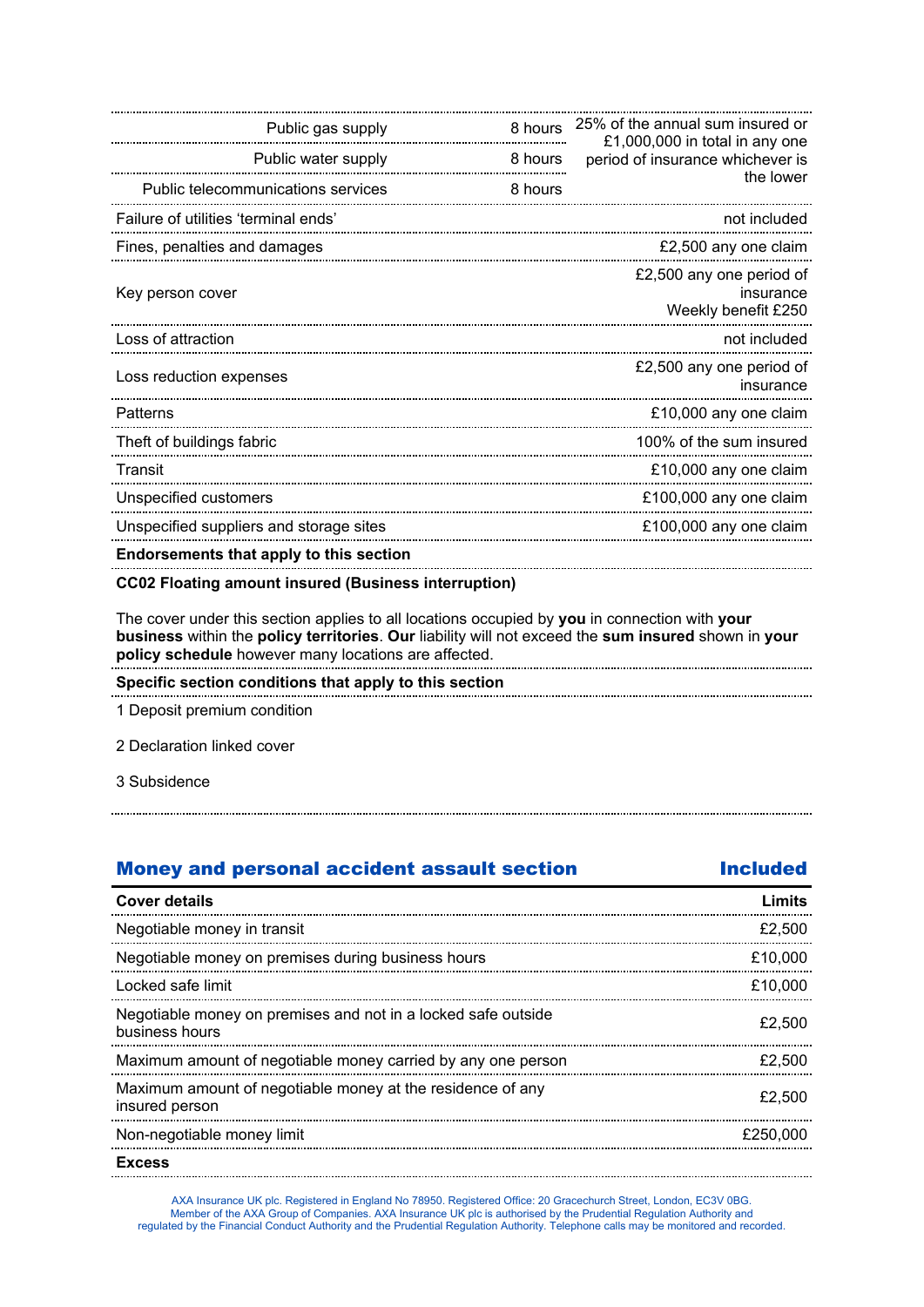| Each and every claim                                   | ようちい |
|--------------------------------------------------------|------|
| Endorsements that apply to this section                |      |
| n/a                                                    |      |
| Specific section conditions that apply to this section |      |

# Group personal accident section **Included**

| <b>Insured Person(s)</b> | Employees councillors & volunteers     |
|--------------------------|----------------------------------------|
| <b>Operative Time</b>    | Whilst undertaking business activities |

| <b>Benefits</b><br>Injury resulting in; | <b>Benefit Payable</b>                                                         |
|-----------------------------------------|--------------------------------------------------------------------------------|
| 1. Death                                | £100.000                                                                       |
| 2. Loss of limb                         | £100.000                                                                       |
| 4. Permanent total disablement          | £100.000                                                                       |
| 5. Temporary total disablement          | £500 payable for up to 104 weeks excluding the<br>first 2 weeks of disablement |
| 6. Temporary partial disablement        | £500 payable for up to 104 weeks excluding the<br>first 2 weeks of disablement |

# **Additional benefit**

### **Medical expenses**

In addition to the benefits specified above, **we** will refund **medical expenses** paid by the **insured person** due to **injury** and for which a claim is payable under this section. The maximum we will pay is 10% of the amount paid under Items 1, 2, 3 or 4 of the benefits table or 25% of the total amounts paid under Items 5 or 6, whichever is the greater, but subject to a maximum of £10,000.

Special conditions relating to payment of benefit:

## **Maximum benefit limit**

| a) The maximum amount of benefit we will pay in total |            |
|-------------------------------------------------------|------------|
| for any one insured person is                         | £1.000.000 |
| b) The maximum amount of benefit in total we will pay |            |
| in respect of any one <b>accident</b> is              | £1.000.000 |

# **Employers liability section Included Included**

| <b>Cover details</b>       | Limit of indemnity                        |
|----------------------------|-------------------------------------------|
| <b>Employers Liability</b> | £10,000,000 any one<br>occurrence         |
| Manslaughter costs         | £1,000,000 any one period<br>of insurance |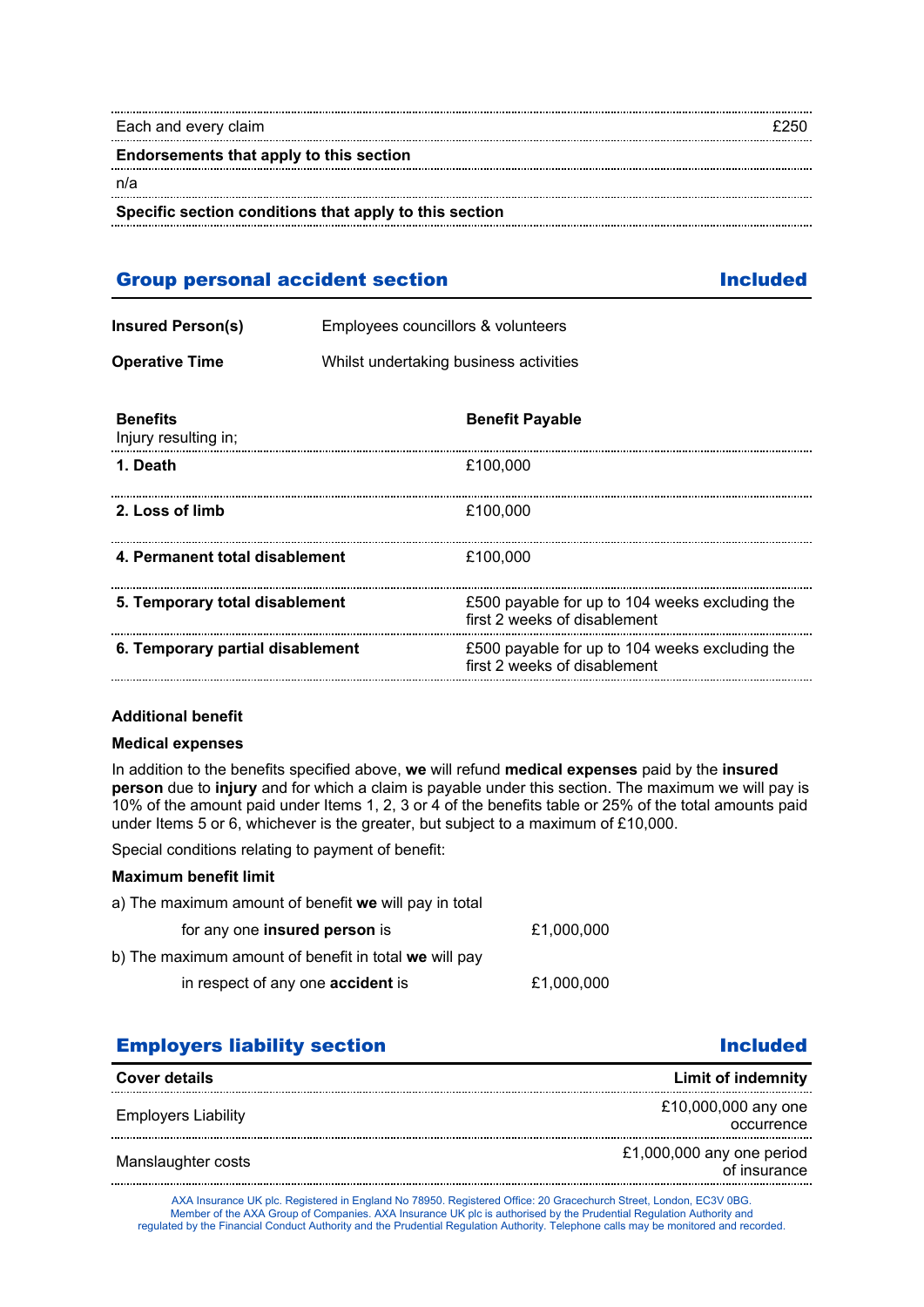| Safety legislation costs | £1,000,000 any one period<br>of insurance |
|--------------------------|-------------------------------------------|
| Terrorist Act            | £5,000,000 any one<br>occurrence          |

**Endorsements that apply to this section**

## **CC06 Employers Liability Tracing Office (ELTO) – mandatory information required**

You must provide **us** with the following information for each entity insured under this section of the **policy**:

- 1. Employer name; and
- 2. Full address of employer including postcode; and
- 3. HMRC Employer Reference Number (ERN).

If any insured entity does not have an ERN, **you** must provide **us** with one of the following reasons:

- a. The entity has no employees; or
- b. All staff employed earn below the current Pay As You Earn (PAYE) threshold; or
- c. The entity is not registered in England, Wales, Scotland or Northern Ireland.

**You** must inform **us** immediately of any changes to the above information. This information is required by **us** to enable compliance with mandatory regulatory requirements for Employers' liability insurance.

# Public and products liability section **Included**

# **Cover details Limit of indemnity** Public Liability £10,000,000 any one event Hirers Indemnity £5,000,000 Libel and slander **E500,000** any one period of insurance Products Liability £10,000,000 any one period of insurance Clean up costs £1,000,000 any one period of insurance Data protection **E1,000,000** any one period **E1**,000,000 any one period of insurance Manslaughter costs **E1,000,000** any one period of insurance Safety legislation costs **E1,000,000** any one period **E1**,000,000 any one period of insurance Terrorist Act £2,000,000 any one period of insurance Loss of third-party keys **E2**,500 any one period of insurance Unauthorised use of third-party telephones by your employees **E2,500** any one period of insurance

### **Excesses**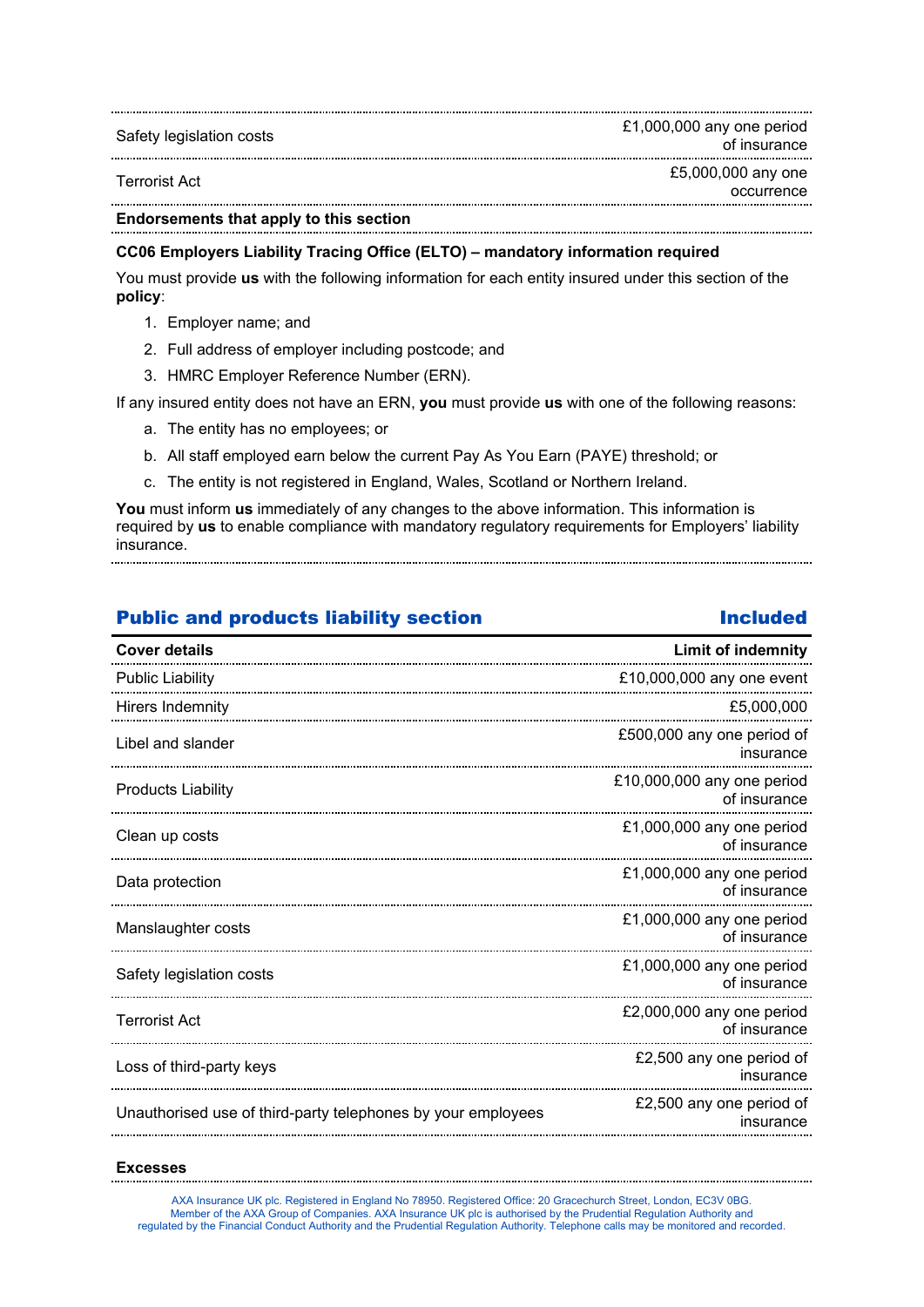| Property damage                         | £250 |
|-----------------------------------------|------|
| Clean up costs                          | £250 |
| All other claims                        | £250 |
| Endorsements that apply to this section |      |

n/a .....................

# Selected all risks section – cover for specific items and section and specific items

| <b>Item</b>                                            | Location              | <b>Sum insured</b> |
|--------------------------------------------------------|-----------------------|--------------------|
| Civic Regalia                                          | United Kingdom        |                    |
| Artwork                                                | United Kingdom        | £0                 |
| <b>Museum Articles</b>                                 | United Kingdom        |                    |
| <b>Total Selected All Risks</b>                        | <b>United Kingdom</b> |                    |
| <b>Excess</b>                                          |                       |                    |
| Endorsements that apply to this section                |                       |                    |
| n/a                                                    |                       |                    |
| Specific section conditions that apply to this section |                       |                    |

| <b>Officers liability section (Officials Indemnity)</b> |           | <b>Included</b>           |               |
|---------------------------------------------------------|-----------|---------------------------|---------------|
| Section                                                 |           | <b>Limit of Liability</b> | <b>Excess</b> |
| Officers Liability                                      | √ covered | £500.000                  | fnil          |

# **Employment practices liability section Included Included**

| Section                                  |                              | <b>Limit of Liability</b> | <b>Excess</b> |
|------------------------------------------|------------------------------|---------------------------|---------------|
| <b>Employment practices</b><br>Liability | $\sqrt{\phantom{a}}$ covered | £500.000                  | fnil          |
|                                          |                              |                           |               |
| Endorsements that apply to this section  |                              |                           |               |

# Council legal liability and legal expenses section Uncluding Employee Dishonesty)<br>
(including Employee Dishonesty)

| <b>Section</b>                                |                              | <b>Limit of Liability</b> | <b>Excess</b> |
|-----------------------------------------------|------------------------------|---------------------------|---------------|
| Council Legal Liability and<br>Legal Expenses | $\sqrt{\phantom{a}}$ covered | £500.000                  | fnil          |
| Internet & email                              | $\sqrt{\phantom{a}}$ covered | £500.000                  | fnil          |